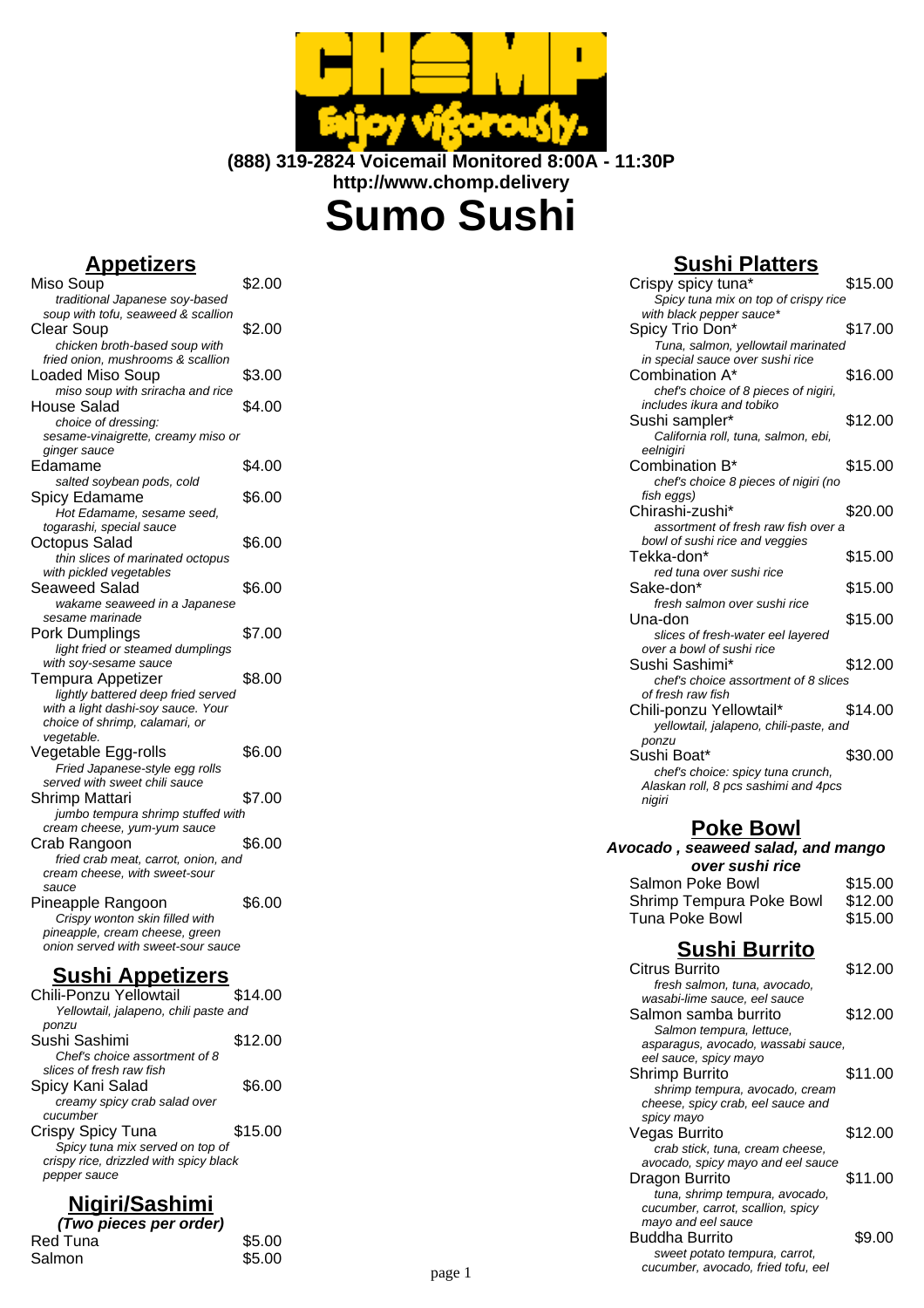| White Tuna             | \$5.00  |
|------------------------|---------|
| <b>Red Snapper</b>     | \$5.00  |
| <b>Cooked Shrimp</b>   | \$4.00  |
| Squid                  | \$5.00  |
| <b>Smelt Roe</b>       | \$5.00  |
| Jumbo Sweet Raw Shrimp | \$10.00 |
| Egg Omelet             | \$4.00  |
| Octopus                | \$5.00  |
| Scallop                | \$5.00  |
| Mackerel               | \$5.00  |
| Salmon Roe             | \$6.00  |
| Flying Fish Roe        | \$5.00  |
| Eel                    | \$5.00  |

## **Basic Rolls**

| Avocado Roll                                           | \$5.00 |
|--------------------------------------------------------|--------|
| fresh avocado, sesame seeds                            |        |
| Peanut & Avocado                                       | \$5.00 |
| Peanut & avocado roll                                  |        |
| Shrimp Temp Roll<br>fried shrimp tempura and eel sauce | \$5.00 |
| Calamari Tempura                                       | \$5.00 |
| fried calamari with eel sauce                          |        |
| Asparagus Temp                                         | \$5.00 |
| asparagus tempura, eel sauce                           |        |
| Sweet Potato Temp                                      | \$5.00 |
| fried sweet potato, eel sauce                          |        |
| Spicy Red Tuna                                         | \$6.00 |
| togarashi, cucumber, scallions and                     |        |
| spicy mayo                                             |        |
| Spicy White Tuna                                       | \$6.00 |
| togarashi, cucumber, scallions and                     |        |
| spicy mayo                                             |        |
| Spicy Yellowtail                                       | \$6.00 |
| togarashi, cucumber, scallions and                     |        |
| spicy mayo<br>Tuna Roll                                | \$6.00 |
|                                                        |        |
| Cucumber Roll                                          | \$4.00 |
| cucumber, sesame seeds<br>Chicken roll                 | \$5.00 |
| chicken, eel sauce                                     |        |
| Sweet Egg Roll                                         | \$5.00 |
| egg omelet and eel sauce                               |        |
| Salmon Tempura                                         | \$6.00 |
| fried salmon roll and eel sauce                        |        |
| Spicy Crab                                             | \$6.00 |
| togarashi, cucumber, scallions and                     |        |
| spicy mayo                                             |        |
| Spicy Beef                                             | \$6.00 |
| beef, cucumber, scallions and                          |        |
| spicy mayo                                             |        |
| Spicy Salmon                                           | \$6.00 |
| togarashi, cucumber, scallions and<br>spicy mayo       |        |
| <b>Spicy Shrimp</b>                                    | \$6.00 |
| togarashi, cucumber, scallions and                     |        |
| spicy mayo                                             |        |
| Spicy Scallop                                          | \$6.00 |
| togarashi, cucumber, scallions and                     |        |
| spicy mayo                                             |        |
| Salmon Roll                                            | \$6.00 |
| White Tuna Roll                                        | \$6.00 |
| Yellowtail & Scallion Roll                             | \$6.00 |
| California Roll                                        | \$5.00 |
| crab, avocado, and cucumber                            |        |
| Philadelphia Roll                                      |        |
| Salmon, cream cheese, scallions                        | \$6.00 |
|                                                        |        |
| Rising Sun Roll                                        | \$6.00 |
| soy paper, tuna, cream cheese and                      |        |
| mango                                                  |        |
| Salmon Skin                                            | \$6.00 |
| avacado, cucumber, salmon skin,                        |        |
| spicy mayo & eel sauce                                 |        |
| Unagi Roll                                             | \$6.00 |
| freshwater eel, avocado, sesame                        |        |
| seeds, eel sauce                                       | \$5.00 |
| Veggie Roll<br>avocado, cucumber, asparagus,           |        |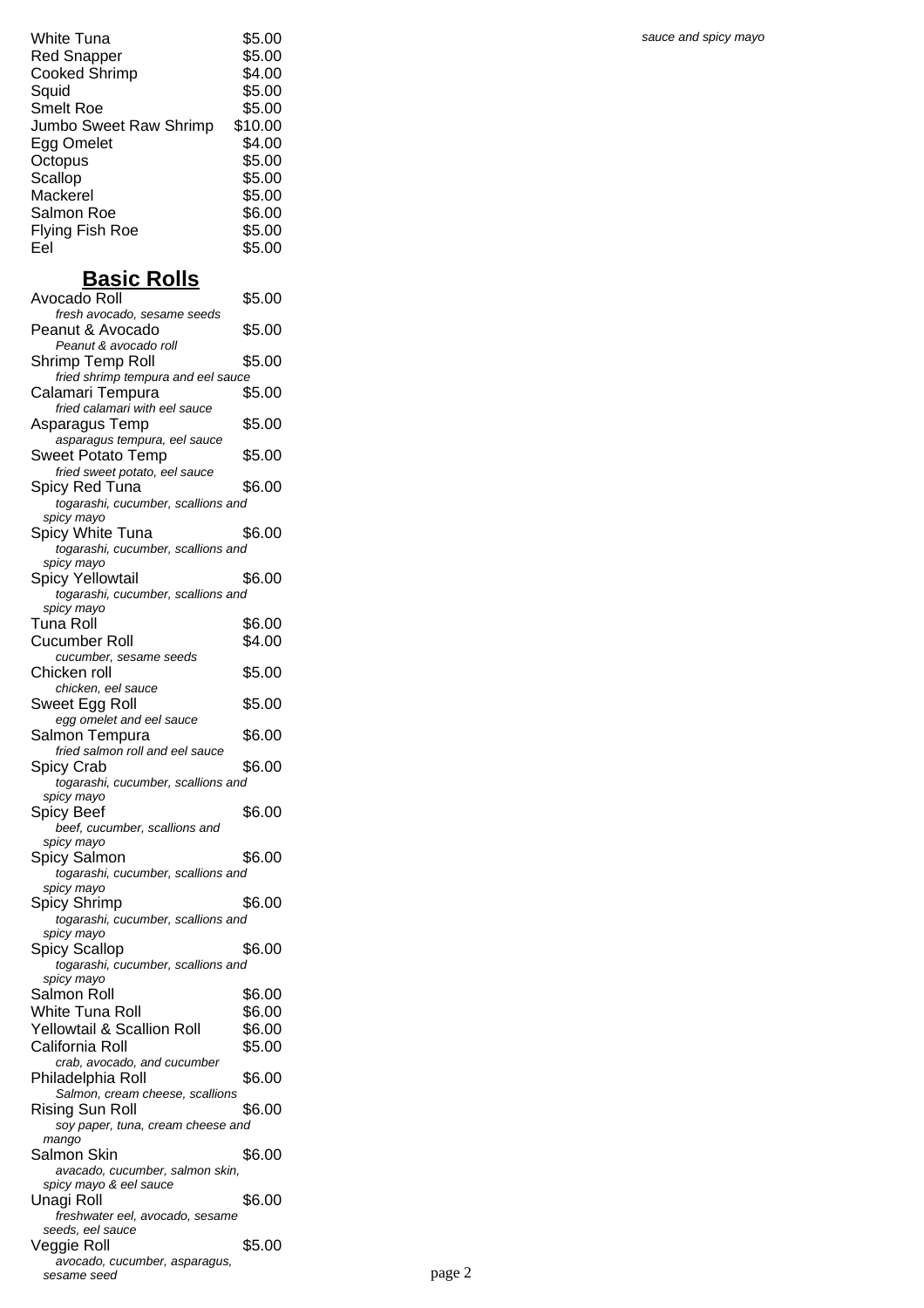| Boston Roll<br>Shrimp tempura, lettuce,                                                                                      | \$6.00  |
|------------------------------------------------------------------------------------------------------------------------------|---------|
| cucumber, spicy mayo<br>Alaskan                                                                                              | \$6.00  |
| Salmon, avocado, cucumber<br>Bagel Roll<br>Tempura roll, assorted fish, cream<br>cheese, spicy & eel sauce                   | \$6.00  |
| <u>Specialty Rolls</u>                                                                                                       |         |
| Yellow taxi roll*<br>Shrimp tempura, mango topping<br>with yellowtail, tobiko, jalapeno,                                     | \$13.00 |
| cilantro, spicy mayo, chili sauce<br>Tuna Mango roll*<br>Tempura roll, tuna, avocado,<br>Mango, cream cheese, eel sauce,     | \$11.00 |
| spicy mayo<br>Spicy delights roll*<br>Spicy tuna, avocado topping with<br>spicy salmon, tobiko, spicy mayo,                  | \$13.00 |
| chili sauce<br>Surf and turf roll<br>Shrimp tempura, cream cheese,                                                           | \$9.00  |
| beef teriyaki, eel sauce<br>Phoenix roll*<br>Spicy Crab, cream cheese,<br>avocado, cucumber topping with                     | \$13.00 |
| salmon, tobiko, spicy mayo<br>Honolulu roll*<br>Salmon, cucumber, Mango topping<br>with seared scallops, chili sauce         | \$13.00 |
| Color dragon roll*<br>Shrimp tempura, cucumber topping<br>with Red tuna. Salmon, avocado, eel,                               | \$12.00 |
| eel sauce<br>Caterpillar roll<br>Eel, cucumber topping with<br>avocado, eel sauce                                            | \$11.00 |
| Summer<br>Asparagus & sweet potato tempura<br>topped avocado, eel sauce                                                      | \$11.00 |
| River to Ocean*<br>Tuna, avocado, cucumber topped<br>eel, avocado, spicy mayo                                                | \$13.00 |
| Long Island*<br>Crab, avocado, cucumber topped<br>seared scallops, jalape￱o, cilantro,<br>eel sauce, spicy mayo              | \$13.00 |
| Las Vegas<br>Shrimp tempura, avocado, cream<br>cheese topped spicy crab & tuna,                                              | \$12.00 |
| tempura flakes, eel sauce, spicy mayo<br>King Kong*<br>Spicy crab, avocado, cucumber<br>topped seared white tuna, eel sauce, | \$12.00 |
| spicy mayo<br>Diamond*<br>Salmon, cucumber, jalapeï¿fï¾±o,<br>cilantro topped avocado, salmon,                               | \$11.00 |
| sriracha, spicy mayo<br>Fire Dragon<br>Tempura roll, assorted fish topper<br>with spicy crab, eel saucesriracha,             | \$10.00 |
| spicy mayo<br>Tiktok roll*<br>Soy paper tempura roll, fresh tuna,<br>salmon, yellowtail, cream cheese, eel                   | \$11.00 |
| sauce and spicy sauce<br>Hawkeyes roll*<br>Salmon tempura, avocado, cream<br>cheese, topped with salmon, eel, eel            | \$12.00 |
| sauce and spicy sauce<br>Spicy salmon crunch roll*<br>Fresh salmon, lettuce, cucumber,                                       | \$9.00  |
| tempura flake, spicy sauce<br>Spicy tuna crunch roll*<br>Fresh tuna, lettuce, cucumber,                                      | \$9.00  |
| tempura flake, spicy sauce<br>Captain Crunch Roll<br>Shrimp tempura, crab, calamari<br>tempura, avocado, cucumber,           | \$8.00  |
| tempura flakes, eel sauce                                                                                                    |         |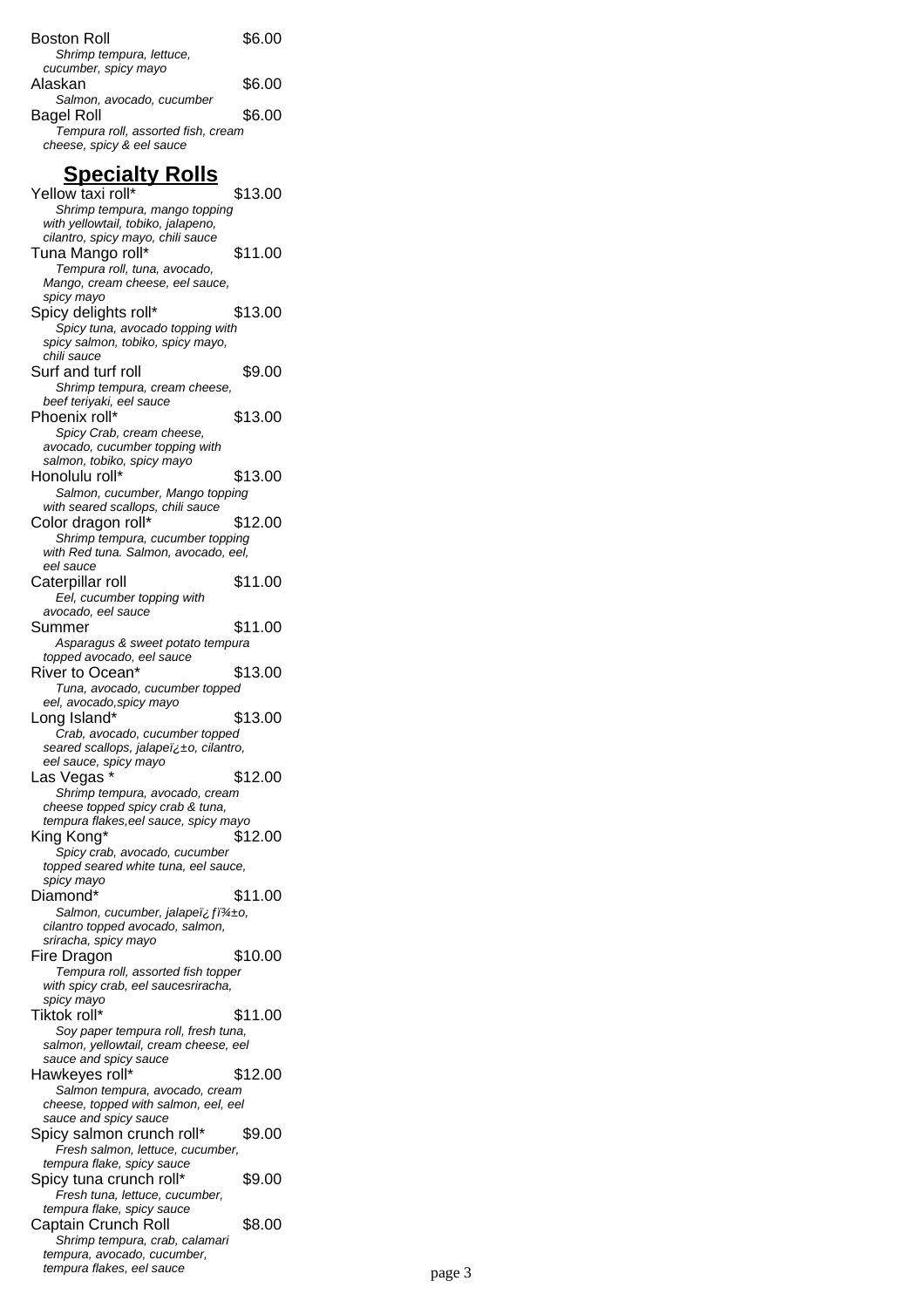Seafoods lover roll \$12.00 Soy paper tempura shrimp, mango, cream cheese topped avocado, spicy crab, eel sauce and spicy mayo Creamy Hamachi Roll\* \$9.00 yellowtail, tempura flakes, scallions, avocado, wasabi lime sauce Crunchy Calamari Roll \$9.00 tempura calamari, avocado, spicy crab, tempura flakes and spicy mayo Crab Rangoon Roll \$10.00 tempura roll, crab stick, avocado, scallions, cream cheese, crab salad, tempura flakes, spicy mayo and sweet chili sauce Cubby Roll\* \$11.00 shrimp tempura, avocado, cream cheese, spicy tuna, tempura flakes Sumo Roll \* \$12.00 tuna, salmon, yellowtail, spicy crab, avocado, cucumber, smelt roe, spicy mayo Dragon Roll \$11.00 shrimp tempura, avocado, eel and eel sauce Dynamite Roll \$11.00 salmon tempura, avocado, dynamite cream cheese, eel and spicy mayo Eggcellent \$9.00 tempura roll, egg, avocado, cream cheese, spicy crab, eel sauce & spicy mayo Firecracker Roll \* \$11.00 soy paper, crab, spicy tuna, shrimp tempura, avocado, smelt roe and spicy mayo Fruit Roll-Up Roll \* \$10.00 soy paper, tuna, mango, coconut, cucumber, cream cheese, plum sauce Godzilla Roll  $$10.00$ spicy crab, cucumber, eel, avocado, tempura flakes, spicy mayo & eel sauce Grace Roll\* \$15.00 heart shaped roll, soy paper, cream cheese, ebi shrimp, crab stick, avocado, red tuna, eel sauce & spicy mayo Jordan Roll \$12.00 tempura roll, shrimp tempura, beef, cheese, jalapeno, avocado, topped with crab salad, mango sauce, spicy mayo Lion King Roll \$12.00 soy paper, shrimp tempura, avocado, on top ebi shrimp, eel sauce and spicy mayo Tuna lover Roll\* \$11.00 Spicy tuna, avocado topped tuna, wasabi sauce Seared steak Roll \* \$12.00 shrimp tempura, cream cheese, cucumber, avocado, seared steak, scallions, spicy mayo & eel sauce Paradise Roll \$10.00 yam tempura, cream cheese, avocado, eel sauce, mango sauce, tempura flakes Tiger Roll\* \$12.00 Shrimp tempura, salmon, avocado, cucumber, scallions, tempura flakes, spicy mayo and eel sauce Rainbow Roll \* \$13.00 eel, spicy crab, avocado, red tuna, white tuna, salmon. Ring of Fire Roll \$11.00 shrimp tempura, avocado, jalapeno, spicy crab mix, sriracha & spicy mayo Samango Roll \* \$12.00 salmon, cream cheese, mango, page 4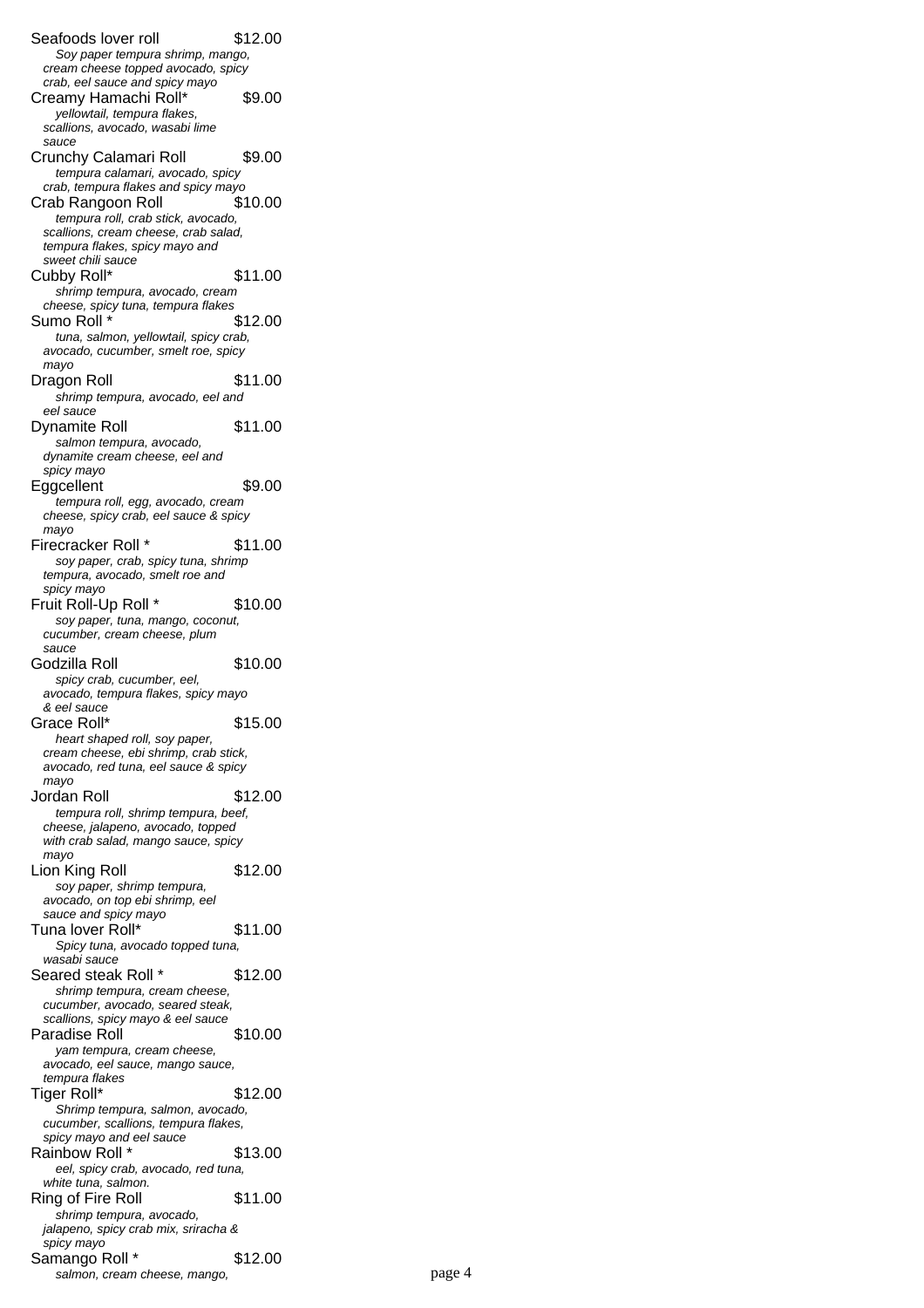avocado and mango sauce Snake Roll\* \$12.00 spicy shrimp tempura, avocado, red & white tuna, scallions, eel sauce, spicy mayo Spicy Lobster Roll \* \$12.00 soy paper, spicy crab cilantro, jalapeno, avocado, cucumber, lettuce spicy mayo and asian pesto Spider Roll \* \$12.00 fried soft shell crab, cucumber, avocado, smelt roe, scallions, eel sauce & spicy mayo Subarashi Roll\* \$12.00 crab, avocado, cream cheese, tempura fried, spicy tuna & crab mix, sweet onion, kabayaki-ginger sauce, tempura flakes Dreamy Salmon Roll \* \$13.00 tuna, cucumber, crab stick, topped withseared salmon jalapei,  $f^{\dagger}$ cilantro, wasabi lime sauce and chili paste Volcano Roll\* \$12.00 scallop, cilantro and jalapeno topped with red tuna and spicy mayo Iowa City Roll \$12.00 Chicken, asparagus, cream cheese topped seared steak,eel sauce and spicy mayo Elephant Roll\* \$12.00 Soy shrimppaper, tempura, avocado, cream cheese, topped with spicy tuna, tempura flakes, mango sauce and spicy mayo Kamikaze Roll\* \$14.00 Tempura scallop with red tuna, white tuna with crab salad, eel sauce and spicy sauce

#### **Entrees**

Spicy chicken teriyaki Udon \$15.00 Pan fried chicken with Udon noodle and spicy teriyaki sauce Shrimp yakisoba noodle \$17.00 Pan fried shrimp with yakisoba noodle and yakisoba sauce Chicken Teriyaki \$15.00 served with sauteed mushrooms, seasonal vegetables and steamed rice Beef Teriyaki **\$15.00** served with sauteed mushrooms, seasonal vegetables and steamed rice Vegetable teriyaki \$12.00 assorted stir-fried vegetables sauteed in teriyaki sauce, served with steamed rice Chicken yakisoba noodle \$15.00 Pan fried chicken with yakisoba noodle with yakisoba sauce Vegetable Yakisoba noodle \$12.00 Stir-fried Japanese buckwheat noodles with cabbage and onions, topped in sweet, tangy yakisoba sauce. Beef yakisoba Noodle \$15.00 Pan fried flakes steak with yakisoba noodle and yakisoba sauce **Teppanyaki Menu Served with vegetables and fried rice** Chicken Teppanyaki \$15.00 Served with fried rice and habachi vegetable Steak and chicken Teppanyak\$18.00 Served with fried rice and habachi vegetable Shrimp Teppanyaki \$17.00 Served with fried rice and habachi vegetable Beef teppanyaki  $$16.00$  page 5